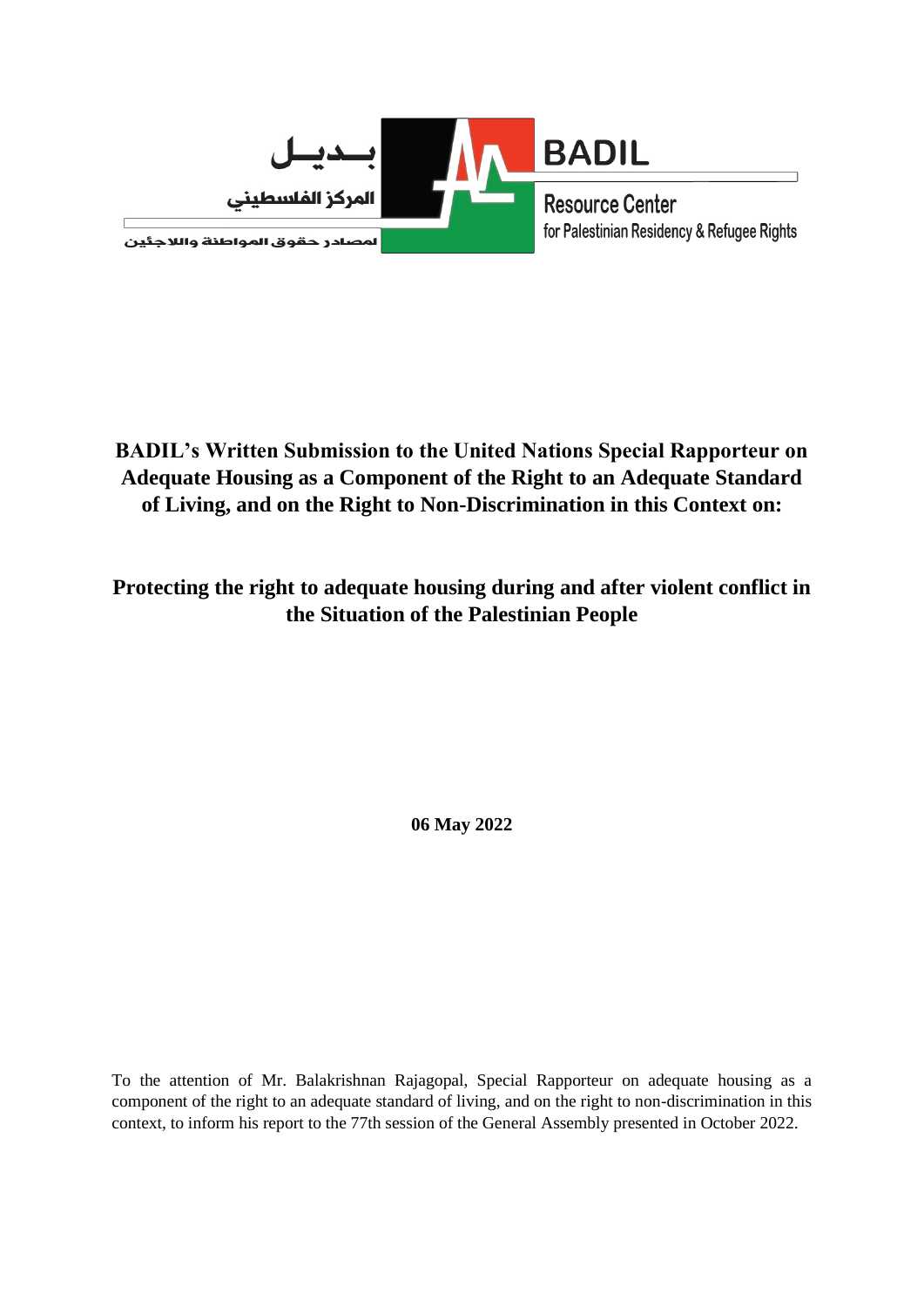In the prospect of the Special Rapporteur's 2022 report to the General Assembly, BADIL Resource Center for Palestinian Residency and Refugee Rights presents the following written submission focusing on Israeli colonial-apartheid policies that infringe on the Palestinian people's equal enjoyment of the right to adequate housing during and after violent conflict. Domicide, land confiscation and denial of its use, and discriminatory zoning and planning have been some of the main policies used historically and currently by Israel to annex Palestinian land, create a coercive environment, forcibly displace and transfer Palestinians, and segregate, fragment and isolate them - thus undermining their ability to exercise their inalienable right to self-determination and constituting one of the root causes of the ongoing Nakba. 1

# **Policy 1: Land Confiscation and Denial of Use and Restitution**

The Israeli policy of land confiscation, enacted through an array of mechanisms designed to transfer Palestinian ownership or rights of ownership to Israeli bodies or Zionist proxy-organizations, such as the Jewish National Fund, and Jewish-Israeli individuals, <sup>2</sup> violates the Palestinian people's right to adequate housing. These policies undermine the accessibility dimension of the right to adequate housing mechanisms, and can be divided into two types: *de facto* and *de jure* confiscation. <sup>3</sup> From 1950 onwards, the Israeli apartheid-colonial regime has systematically implemented discriminatory land confiscation and redistribution policies, instituting laws such as the 1950 Development Authority Law, the 1953 Land Acquisition Law, and the 1960 Israel Lands Administration Law, which all aimed at facilitating the mass expropriation and privatization of Palestinian-owned land.<sup>4</sup>

Simultaneously, Israel denies the 9.1 million Palestinian refugees and internally displaced persons (IDPs) their right to property restitution through a series of discriminatory laws, such as the 1950 Absentee Property Law. Through such laws, Israel continues to declare the property of all forcibly displaced Palestinians as 'absentee property' in order to utilize and privatize the properties, undermining the security of tenure dimension of the right to adequate housing, namely Palestinians' ownership rights.<sup>5</sup>

# **Policy 2: Discriminatory Zoning and Planning**

Israeli zoning and planning policies aim to contain the growing Palestinian population, causing thousands of Palestinian families to live in overcrowded and unsafe conditions because they are prevented from using their land or accessing public land. While Jewish-Israeli localities are developed

<sup>&</sup>lt;sup>1</sup> See BADIL, "Forced Population Transfer: The Case of Palestine – Segregation, Fragmentation and Isolation", February 2020[. https://badil.org/cached\\_uploads/view/2021/04/19/wp23-sfi-1618823935.pdf](https://badil.org/cached_uploads/view/2021/04/19/wp23-sfi-1618823935.pdf)

<sup>&</sup>lt;sup>2</sup> See BADIL - Al Majdal, "The Jewish National Fund: A Para-State Institution in the Service of Colonialism & Apartheid", Issue No. 43, 2010. [https://www.badil.org/phocadownload/Badil\\_docs/publications/al-majdal-43.pdf.](https://www.badil.org/phocadownload/Badil_docs/publications/al-majdal-43.pdf)

<sup>&</sup>lt;sup>3</sup> See BADIL, "Forced Population Transfer: The Case of Palestine - Land Confiscation and Denial of Use", October 2017. [https://www.badil.org/cached\\_uploads/view/2021/04/19/wp21-lc-1618823891.pdf.](https://www.badil.org/cached_uploads/view/2021/04/19/wp21-lc-1618823891.pdf)

<sup>4</sup> BADIL, "Denial of Palestinian Use and Access to Land: Summary of Israeli Law and Policies", February 2022. [https://www.badil.org/cached\\_uploads/view/2022/03/16/summary-denialof-use-access2land-eng-1647430431.pdf.](https://www.badil.org/cached_uploads/view/2022/03/16/summary-denialof-use-access2land-eng-1647430431.pdf)

<sup>&</sup>lt;sup>5</sup> See BADIL, "Forced Population Transfer: The Case of Palestine - Denial of Reparations", October 2018. [https://www.badil.org/phocadownloadpap/badil-new/publications/research/working-papers/WP22-Reparations-of-](https://www.badil.org/phocadownloadpap/badil-new/publications/research/working-papers/WP22-Reparations-of-Reparations.pdf)[Reparations.pdf.](https://www.badil.org/phocadownloadpap/badil-new/publications/research/working-papers/WP22-Reparations-of-Reparations.pdf)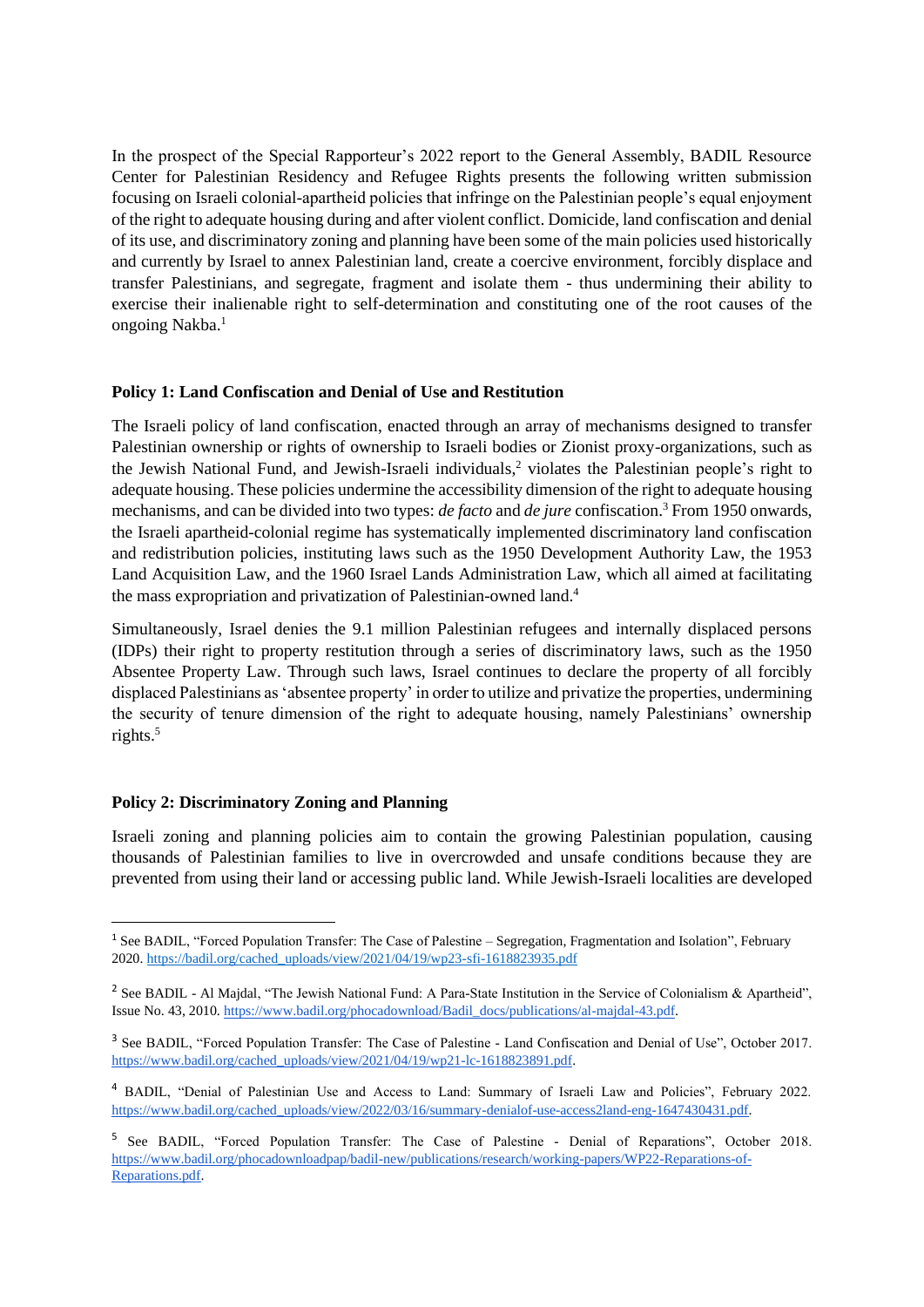through various means, Palestinians with Israeli citizenships, who make up 20 percent of Israel's population, are deliberately excluded from decision-making processes, and most of their communities lack proper planning procedures and thus the needs of their populations are not met. Similarly, Palestinian local communities that submit building plans and zoning proposals face high rejection rates and unreasonable delays in getting them approved.<sup>6</sup>

As for the West Bank, Palestinian communities in Area C (comprising 60 percent of the oPt) are particularly subject to an oppressive zoning and planning framework consisting of selectively-deployed Ottoman, British Mandate and Jordanian-era land laws, supported by an extensive web of Israeli military orders. In east Jerusalem, Israeli zoning policy allows for the construction of residential buildings on only 9 percent of the land, $7$  and the Planning and Building Law of 1965 prohibits the issuance of building permits for areas not zoned for construction or lacking a planning scheme.<sup>8</sup> Left without a "legal" option, 28 percent of Palestinian homes in east Jerusalem are built without permit and thus at risk of demolition  $9$ 

### **Policy 3: Home Demolitions and Denial of Access to Resources**

The right to adequate housing of Palestinians on both sides of the Green Line is additionally violated by Israeli policies and practices affecting access to water, natural resources, and services. The struggle of the Palestinian Bedouins living in the Naqab provides a chilling example of the impact of these policies on Palestinians with Israeli citizenships.<sup>10</sup> Israel's Planning and Building Law 5275-1965 designated Palestinian Bedouin villages in the Naqab as 'unrecognized villages', allowing the government to deny them access to basic services such as water, electricity, telecommunications, sewage systems, healthcare, education and proper infrastructure. In addition, the vast majority of these villages' civilian structures have demolition orders pending against them, using the pretexts of their "unrecognized status", or of their designation as military zones, natural reserves and parks, or state land. For example, the Palestinian Bedouin village, Al-Araqib, was demolished 199 times since 2010, due to it being 'unrecognized.'<sup>11</sup>

Israel's discriminatory policies are further evident in the two-tier legal system applied to the provision of services in the West Bank, including east Jerusalem, which provides preferential treatment for Israeli-Jewish colonizers residing near Palestinian villages and towns, while simultaneously creating coercive environments for Palestinians living in the exact same areas.<sup>12</sup> Additionally, Israel places oppressive

<sup>&</sup>lt;sup>6</sup> Furthermore, Palestinians are at a significantly larger risk of forced eviction in the name of urban redevelopment and infrastructure projects. See UN Habitat, "The Right to Adequate Housing", Fact Sheet No.21(Rev.1), 4. [https://unhabitat.org/sites/default/files/download-manager-files/Right%20to%20adequate%20housing.pdf.](https://unhabitat.org/sites/default/files/download-manager-files/Right%20to%20adequate%20housing.pdf)

<sup>&</sup>lt;sup>7</sup> This is due to Israel's oppressive and discriminatory requirement for a 'demographic balance' in Jerusalem, consisting of 70% Jewish-Israelis and 30% Palestinians.

<sup>&</sup>lt;sup>8</sup> For this reason, Israel has yet to approve a Local Town Planning Scheme for east Jerusalem.

<sup>&</sup>lt;sup>9</sup> See BADIL, "Forced Population Transfer: The Case of Palestine - Discriminatory Zoning and Planning", December 2014. [https://www.badil.org/phocadownloadpap/badil-new/publications/research/working-papers/wp17-zoninig-plannig-en.pdf.](https://www.badil.org/phocadownloadpap/badil-new/publications/research/working-papers/wp17-zoninig-plannig-en.pdf)

<sup>10</sup> Hazem Jamjoum, "Al-Naqab: The Ongoing Displacement of Palestine's Southern Bedouin" (Badil - Al Majdal), 2009, 27- 31[. https://www.badil.org/phocadownload/Badil\\_docs/publications/al-majdal-39-40.pdf.](https://www.badil.org/phocadownload/Badil_docs/publications/al-majdal-39-40.pdf)

<sup>&</sup>lt;sup>11</sup> Interview with Human Rights Defender from Al Araqib village, Al-Shabaka.

<sup>&</sup>lt;sup>12</sup> For example, Israel controls all water resources in the West Bank; Palestinians are only able to use around 14%, whereas Israeli colonizers are allocated 86%, despite the fact that the Palestinian population is five times greater than the Israeli colonizer population in the West Bank. See BADIL, "Forced Population Transfer: The Case of Palestine - Denial of Access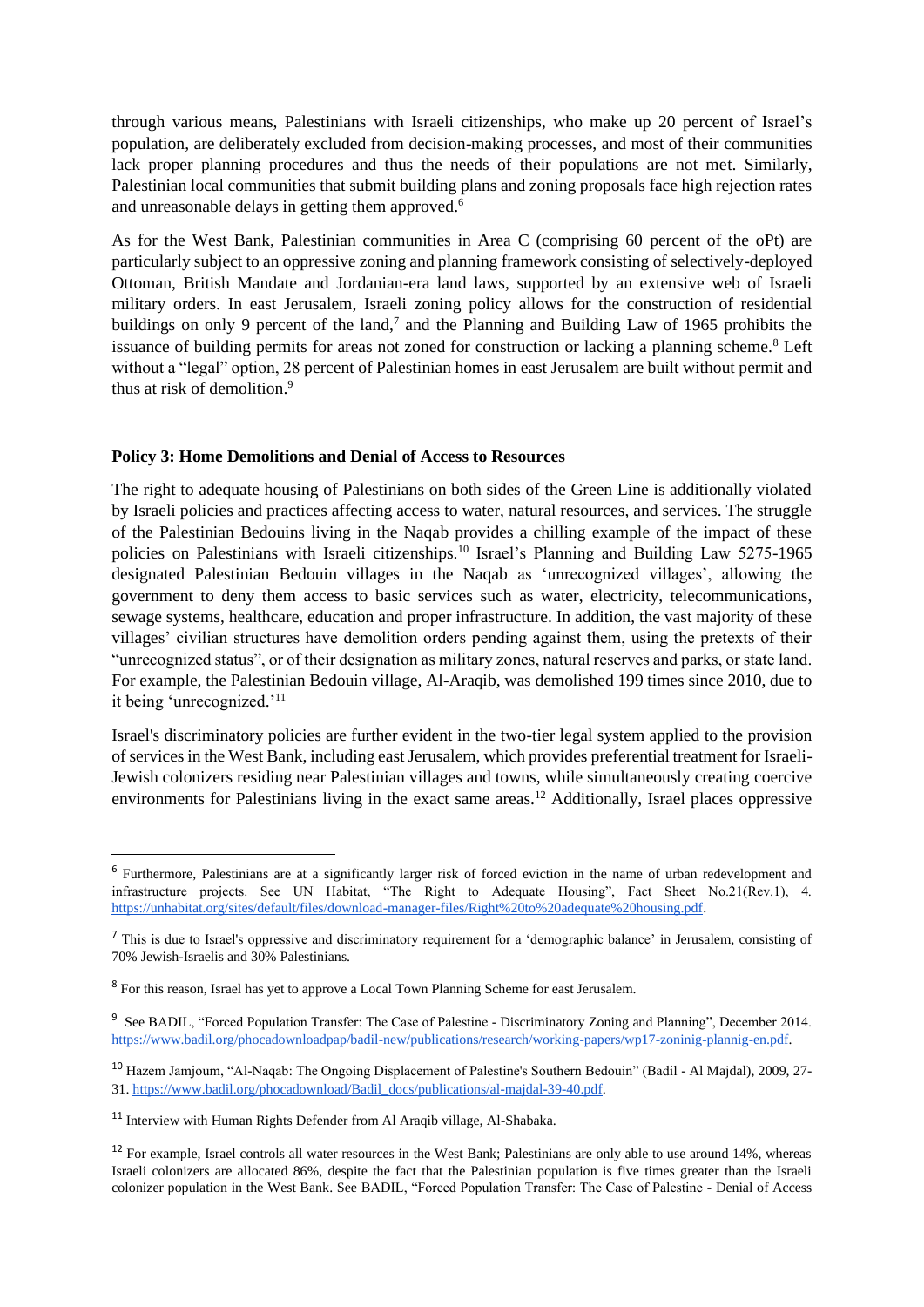restrictions on Palestinians' access to housing construction. More than 94 percent of building permit applications from Palestinians in Area C are rejected, leading to the demolition of both private and public Palestinian-built structures, while Jewish-Israeli colonies in the same area have continued to expand since 1967. In 2021 alone, the Israeli occupation demolished 177 civilian structures in east Jerusalem under the pretence of lacking a permit, and 1,360 structures were demolished for the same reason between January 2009 and August 2020, forcibly displacing 2,462 Palestinian people.<sup>13</sup> Just one day ago, the Israeli Supreme Court approved the mass expulsion of 2,400 Palestinians from their 12 villages in Masafer Yatta based on the Israeli military's arbitrary designation of the area as a 'military firing zone,' giving the greenlight for one of the largest single mass expulsion.

In Gaza, Israel prohibits Palestinians from accessing their land and resources through the creation of land and naval buffer zones that violently impede Palestinians' ability to farm and fish within those zones. Furthermore, Israel's suffocating blockade on the entry of construction materials curbs the reconstruction of the region, whose infrastructure and private buildings are recurrently damaged during Israel's aggressions. 14

# **Policy 4: Attacks on Civilian Structures and Collective Punishment**

Israel's bureaucratic and 'legalized' system of deprivation of Palestinian right to adequate housing is accompanied with its devastating attacks on and mass destruction of civilian infrastructure. During Israel's most recent attack on the Gaza Strip in May 2021, the Israeli forces deliberately destroyed 1,313 housing units and partially damaged 57,168, and internally displaced more than 113,000 people at the height of its assaults—<sup>15</sup> most of which had already been displaced and rendered homeless in previous Israeli aggressions.<sup>16</sup>

Collective punishment also occurs through Israel's policy of punitive demolitions, whereby the homes of Palestinian political prisoners or those who are considered 'security threats' are demolished, displacing their families in the process.<sup>17</sup>

to Natural Resources and Services", September 2017. [https://www.badil.org/phocadownloadpap/badil](https://www.badil.org/phocadownloadpap/badil-new/publications/research/working-papers/wp20-DANRS.pdf)[new/publications/research/working-papers/wp20-DANRS.pdf.](https://www.badil.org/phocadownloadpap/badil-new/publications/research/working-papers/wp20-DANRS.pdf)

<sup>&</sup>lt;sup>13</sup> This stands in stark contrast with the Israeli occupation authorities' approval in 2021 of the construction of more than 12,000 colonizer units, most of them in Jerusalem. See OCHA, West Bank Demolitions and Displacement: An Overview", 16 March 2021[. https://reliefweb.int/sites/reliefweb.int/files/resources/Demolition\\_Monthly\\_report\\_Nov-Dec\\_2021.pdf.](https://reliefweb.int/sites/reliefweb.int/files/resources/Demolition_Monthly_report_Nov-Dec_2021.pdf)

<sup>14</sup> See BADIL, "Forced Population Transfer: The Case of Palestine - Land Confiscation and Denial of Use", October 2017. [https://www.badil.org/cached\\_uploads/view/2021/04/19/wp21-lc-1618823891.pdf.](https://www.badil.org/cached_uploads/view/2021/04/19/wp21-lc-1618823891.pdf)

<sup>&</sup>lt;sup>15</sup> Palestinian Centre for Human Rights, "House Demolitions in the Israeli Military Aggression on the Gaza Strip May 2021", 17 November 2021. [https://pchrgaza.org/en/pchr-launches-report-house-demolitions-in-the-israeli-military-aggression-on](https://pchrgaza.org/en/pchr-launches-report-house-demolitions-in-the-israeli-military-aggression-on-the-gaza-strip-may-2021/)[the-gaza-strip-may-2021/.](https://pchrgaza.org/en/pchr-launches-report-house-demolitions-in-the-israeli-military-aggression-on-the-gaza-strip-may-2021/) 

<sup>&</sup>lt;sup>16</sup> Israel's assault on Gaza in 2008 unleashed the complete destruction of 170 residential buildings, and some 3,540 homes were severely damaged. Similarly, in its attacks on Gaza in 2014, Israel destroyed 32,028 residential homes, and 485,000 Palestinians were internally displaced at the peak of the attacks. See Human Rights Watch, ""I Lost Everything": Israel's Unlawful Destruction of Property during Operation Cast Lead", 13 May 2010. [https://www.hrw.org/report/2010/05/13/i-lost](https://www.hrw.org/report/2010/05/13/i-lost-everything/israels-unlawful-destruction-property-during-operation-cast-lead)[everything/israels-unlawful-destruction-property-during-operation-cast-lead;](https://www.hrw.org/report/2010/05/13/i-lost-everything/israels-unlawful-destruction-property-during-operation-cast-lead) Al-Haq, "Divide and Conquer - A Legal Analysis of Israel's 2014 offensive against the Gaza Strip", 2015. [https://www.alhaq.org/cached\\_uploads/download/alhaq\\_files/publications/DIVIDE.AND.CONQUER.pdf.](https://www.alhaq.org/cached_uploads/download/alhaq_files/publications/DIVIDE.AND.CONQUER.pdf)

<sup>&</sup>lt;sup>17</sup> Since 1967, Israel - and often with the express approval of the Israeli Supreme Court - has carried out the punitive demolition of more than 2,000 homes, displacing thousands. See UNGA, "Situation of human rights in the Occupied Palestinian Territory, including East Jerusalem, with a focus on collective punishment", A/HRC/44/60, 22 December 2020. [https://documents-dds](https://documents-dds-ny.un.org/doc/UNDOC/GEN/G20/352/94/PDF/G2035294.pdf?OpenElement)[ny.un.org/doc/UNDOC/GEN/G20/352/94/PDF/G2035294.pdf?OpenElement.](https://documents-dds-ny.un.org/doc/UNDOC/GEN/G20/352/94/PDF/G2035294.pdf?OpenElement)